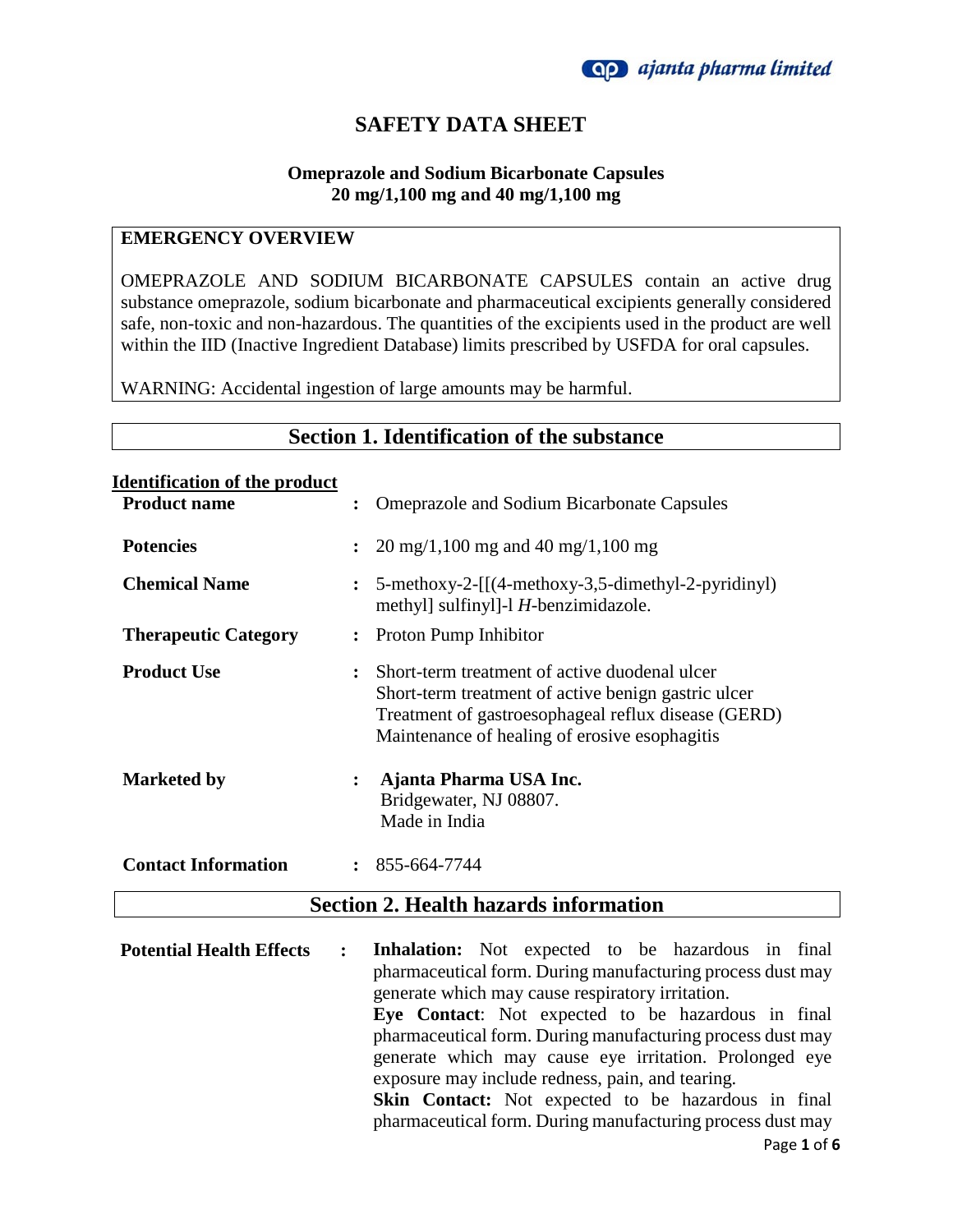

generate which may cause skin irritation. Prolonged skin contact can result in dermatitis.

|                         | <b>Ingestion:</b> Health injuries are not known or expected under |  |  |
|-------------------------|-------------------------------------------------------------------|--|--|
|                         | normal use. Exposures above clinical dosage could result in       |  |  |
|                         | adverse effects. Minor occupational exposures are not             |  |  |
| expected to be harmful. |                                                                   |  |  |
|                         |                                                                   |  |  |

**Effects of Overexposure :** The potential for exposure is reduced in finished pharmaceutical form.

### **Section 3. Composition / information on ingredients**

| <b>Active ingredient</b> | <b>Exposure Limit</b> | CAS No.    |  |
|--------------------------|-----------------------|------------|--|
| Omeprazole               | Not available         | 73590-58-6 |  |
| Sodium Bicarbonate       | Not available         | 144-55-8   |  |

**Inactive ingredients**: Each capsules contains the following inactive ingredients croscarmellose sodium and sodium stearyl fumarate. The black imprinting ink contains black iron oxide, propylene glycol, shellac, and potassium hydroxide.

### **Section 4. First aid measures**

This product in the final dosage form (Capsules) does not pose a problem of exposure to active moieties, and does not cause inhalation, skin and eye irritation problem. The lose powder exposure hazards are during the manufacturing process.

| <b>Inhalation</b>   |                | If breathing is difficult, remove to fresh air and keep at  |
|---------------------|----------------|-------------------------------------------------------------|
|                     |                | rest in a position comfortable for breathing. Call a        |
|                     |                | physician if symptoms persist.                              |
| <b>Skin Contact</b> |                | Rinse skin with water. Remove exposed or contaminated       |
|                     |                | Clothing, taking care not to contaminate eyes. Get          |
|                     |                | medical attention if irritation develops and persists.      |
| <b>Eye Contact</b>  | $\ddot{\cdot}$ | If the powder enters the eyes, wash victim's eyes under     |
|                     |                | gently running water. Use sufficient force to keep eyelids. |
|                     |                | Open, have victim "roll" eyes and flush for at least 15     |
|                     |                | minutes. Get medical attention if irritation develop and    |
|                     |                | persists.                                                   |
| <b>Ingestion</b>    | $\ddot{\cdot}$ | If large quantities of this product are swallowed, call     |
|                     |                | physician or poison control centre for most current         |
|                     |                | information. Do not induce vomiting, unless directed by     |
|                     |                | medical personnel. Have victim rinse mouth with water,      |
|                     |                | if conscious. Never induce vomiting or give a diluent       |
|                     |                | (e.g., water) to someone who is unconscious, having         |
|                     |                | convulsions, or unable to swallow. If contaminated          |
|                     |                |                                                             |
|                     |                | individual is convulsing, maintain an open airway and       |
|                     |                | obtain immediate medical attention.                         |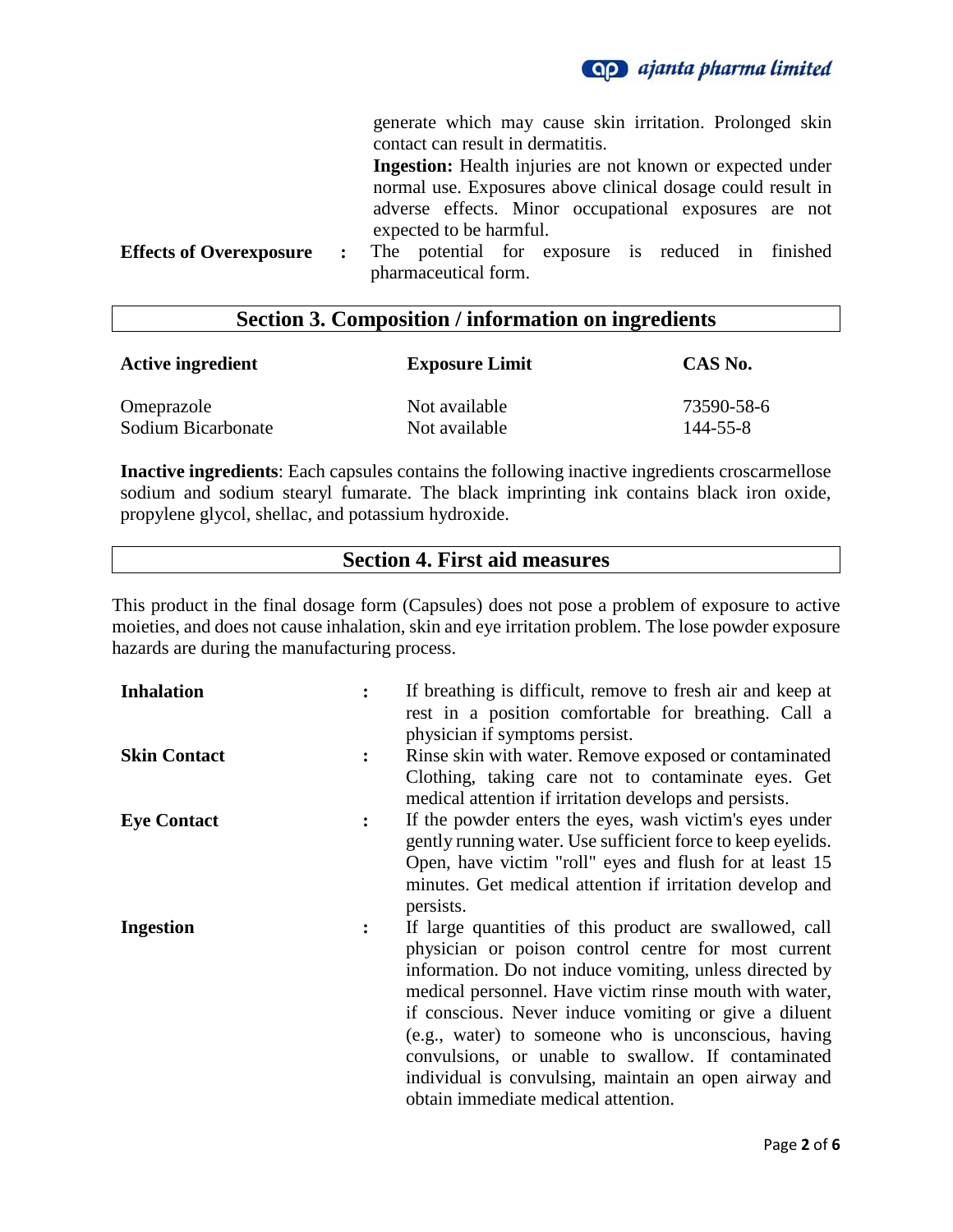| <b>Medical Treatment</b> |   | Treat according to locally accepted protocols. For<br>additional guidance, refer to the current prescribing<br>information or to the local poison control information<br>center. Protect the patient's airway and support ventilation                                                                                                                                                                                                                                                                             |
|--------------------------|---|-------------------------------------------------------------------------------------------------------------------------------------------------------------------------------------------------------------------------------------------------------------------------------------------------------------------------------------------------------------------------------------------------------------------------------------------------------------------------------------------------------------------|
|                          |   | and perfusion. Meticulously monitor and maintain, within<br>acceptable limits, the patient's vital signs, blood gases,<br>serum electrolytes, etc.                                                                                                                                                                                                                                                                                                                                                                |
| Over dosage              | ፡ | Manifestations were variable, but included confusion,<br>drowsiness, blurred vision, tachycardia, nausea,<br>vomiting, diaphoresis, flushing, headache, dry mouth,<br>and other adverse reactions similar to those seen in<br>normal clinical experience. Symptoms were transient,<br>and no serious clinical outcome has been reported when<br>omeprazole was taken alone. No specific antidote for<br>omeprazole overdosage is known. Omeprazole is<br>extensively protein bound and is, therefore, not readily |

# **Section 5. Fire-fighting measures**

be symptomatic and supportive.

dialyzable. In the event of overdosage, treatment should

| <b>Flash Point</b>                                                              |                | Not Available.                                                                                                                                                                                                                                                                                                                                                                                                                                                                                           |
|---------------------------------------------------------------------------------|----------------|----------------------------------------------------------------------------------------------------------------------------------------------------------------------------------------------------------------------------------------------------------------------------------------------------------------------------------------------------------------------------------------------------------------------------------------------------------------------------------------------------------|
| <b>Extinguishing Media</b>                                                      |                | Water spray, dry chemical, carbon dioxide or foam as<br>appropriate for surrounding fire and material.                                                                                                                                                                                                                                                                                                                                                                                                   |
| <b>Special Fire Fighting</b><br><b>Procedures</b>                               | :              | For single units (packages): No special requirements<br>needed.<br>For larger amounts (multiple packages) of product:<br>Incipient fire responders should wear eye protection.<br>Structural firefighters must wear self-contained breathing<br>apparatus and full protective equipment. Move containers<br>from fire area if it can be done without risk to personnel.<br>If possible, prevent runoff water from entering storm<br>drains, bodies of water, or other environmentally<br>sensitive area. |
| <b>General Fire Hazards/</b><br><b>Hazardous Combustible</b><br><b>Products</b> | $\ddot{\cdot}$ | Hazardous combustion or decomposition products are<br>expected when the product is exposed to fire.                                                                                                                                                                                                                                                                                                                                                                                                      |

# **Section 6. Accidental release measures**

| <b>Personal Precautions</b>      |              | For consumer use, no unusual precautions are necessary.                                                                                                       |
|----------------------------------|--------------|---------------------------------------------------------------------------------------------------------------------------------------------------------------|
|                                  |              | In laboratory, medical or industrial setting<br>wear<br>protective clothing and equipment such as shoe covering,<br>hood and head coverings may be necessary. |
| <b>Environmental Precautions</b> | $\mathbf{r}$ | For large spills, take precautions to prevent entry into<br>waterways sewers, or surface drainage systems.                                                    |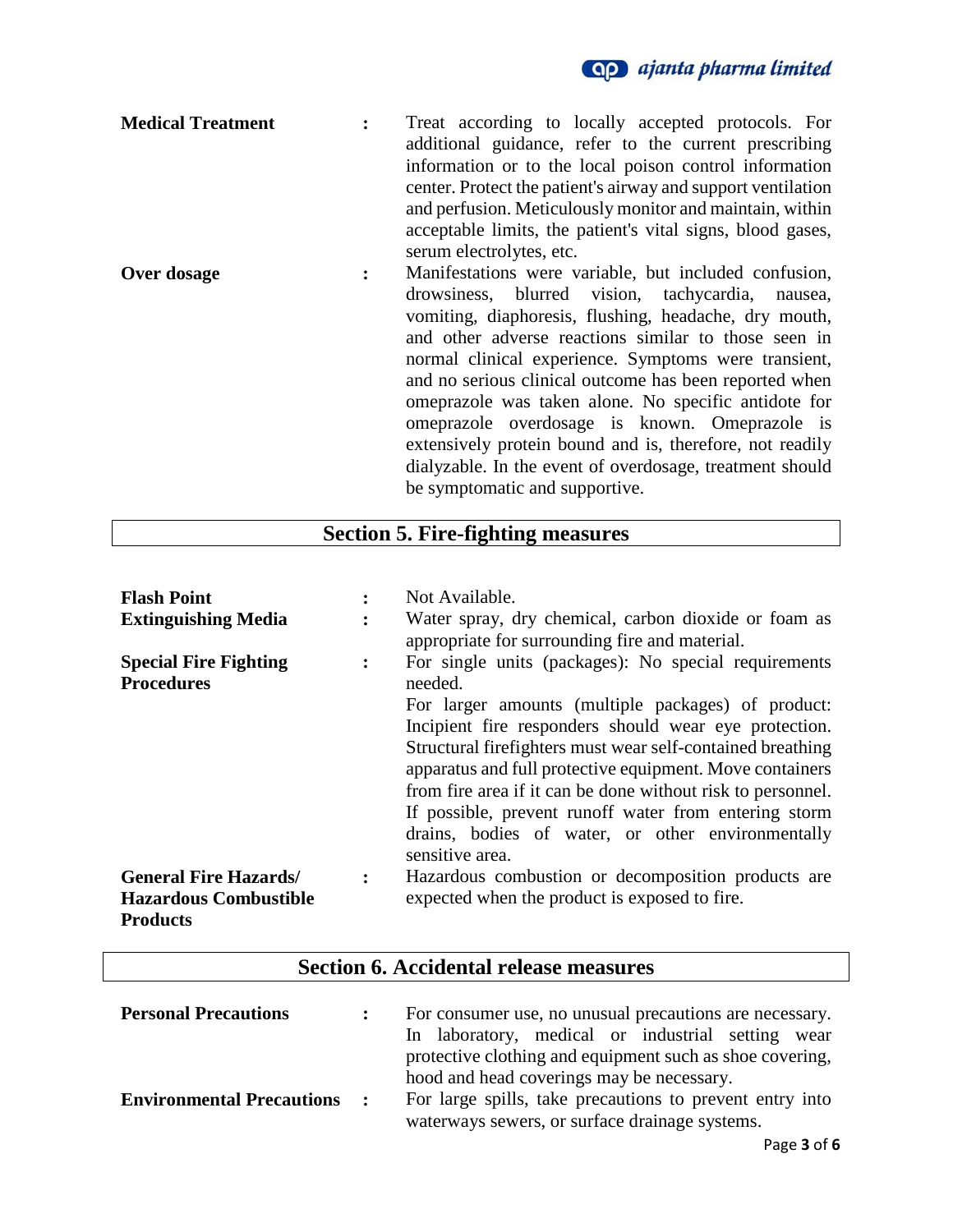

| <b>Clean-up Methods</b> | Collect and place it in a suitable, properly labeled<br>container for recovery or disposal.                                                                         |
|-------------------------|---------------------------------------------------------------------------------------------------------------------------------------------------------------------|
|                         | <b>Section 7. Handling and Storage</b>                                                                                                                              |
| <b>Handling</b>         | No special control measures required for the normal<br>handling of this product. Normal room ventilation is<br>expected to be adequate for routine handling of this |

|                | product.                                                                                                                                                                                                                                                                                                                   |
|----------------|----------------------------------------------------------------------------------------------------------------------------------------------------------------------------------------------------------------------------------------------------------------------------------------------------------------------------|
| <b>Storage</b> | Store at $20^{\circ}$ to $25^{\circ}$ C (68 $^{\circ}$ to 77 $^{\circ}$ F); excursions permitted<br>to $15^{\circ}$ to $30^{\circ}$ C (59 $^{\circ}$ to $86^{\circ}$ F) [see USP Controlled Room<br>Temperature]. Keep container tightly closed.<br>Protect from light and moisture. Keep out of the reach of<br>children. |

# **Section 8. Exposure controls/personal protection**

| <b>Exposure Limits</b>                   |                      | Not Available                                                                                                                                                                                                |
|------------------------------------------|----------------------|--------------------------------------------------------------------------------------------------------------------------------------------------------------------------------------------------------------|
| <b>Engineering Controls</b>              | $\ddot{\cdot}$       | For consumer use, no unusual precaution are necessary<br>for handling capsules. In laboratory, medical or<br>industrial setting use appropriate ventilation.                                                 |
| <b>Respiratory Protection</b>            | $\ddot{\cdot}$       | For consumer use, no unusual precaution are necessary.<br>However, for handling packets, in laboratory, medical<br>or industrial setting use NIOSH/MSHA approved<br>respirators for protection if necessary. |
| <b>Personal Protection</b>               | $\ddot{\phantom{a}}$ | For consumer use, no unusual precaution are necessary.<br>However, for handling capsules in laboratory, medical<br>or industrial setting use goggles, lab coat and gloves as<br>recommended.                 |
| <b>Recommended Facilities</b>            | $\ddot{\cdot}$       | Eye wash, washing facilities                                                                                                                                                                                 |
| <b>General hygiene</b><br>considerations | $\ddot{\cdot}$       | Handle in accordance with good hygiene and safety<br>practice.                                                                                                                                               |

# **Section 9. Physical and chemical properties**

**Appearance : Omeprazole and Sodium Bicarbonate 20 mg/ 1,100 mg Capsules**: Each opaque, hard gelatin, white/light orange capsule, with 'OM 20' imprint on body and 'ap' logo imprint on cap with black color ink, contains 20 mg omeprazole and 1100 mg sodium bicarbonate are supplied as 30 count bottles (NDC 27241-031-03).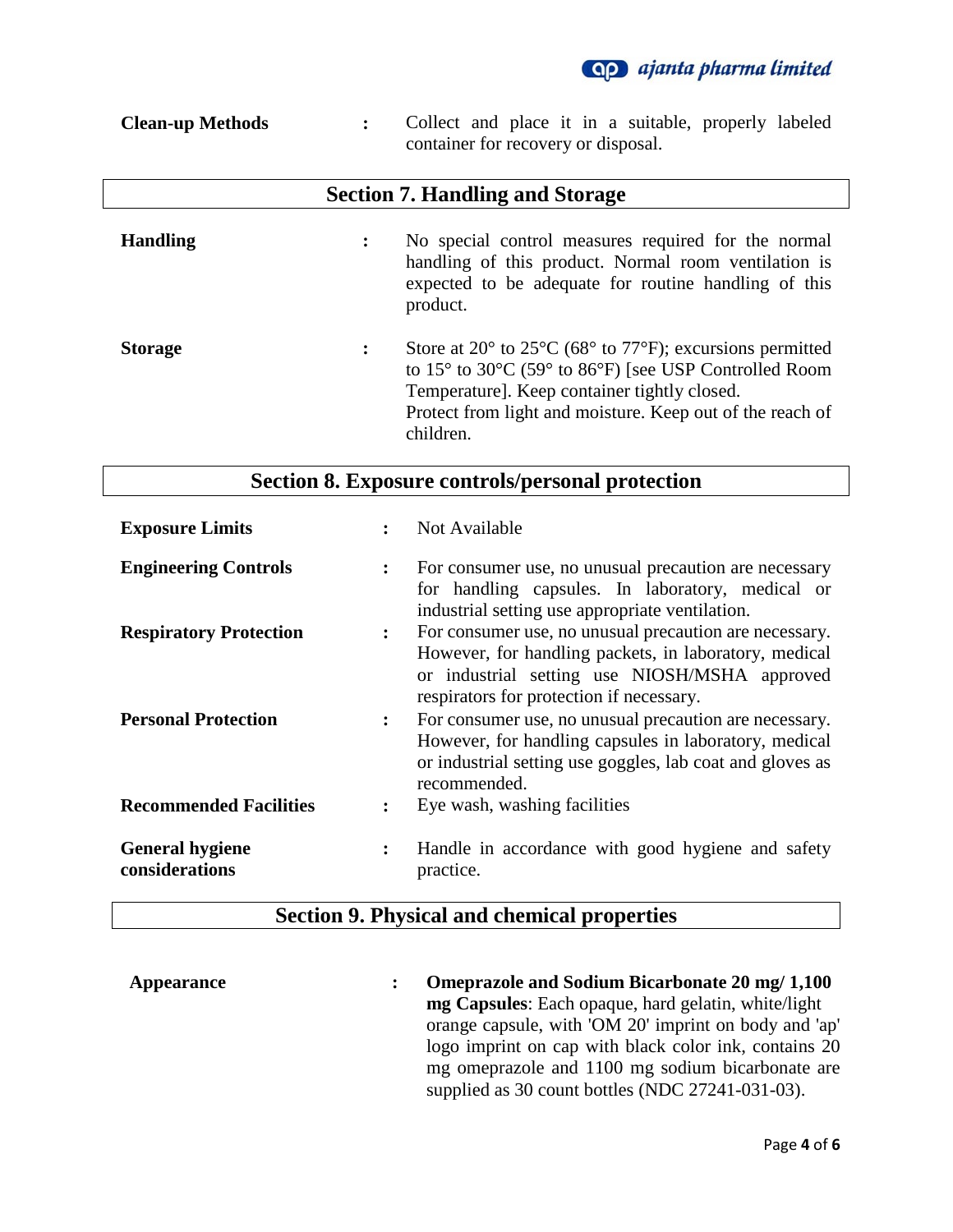

**Omeprazole and Sodium Bicarbonate 40 mg/1,100 mg Capsules:** Each opaque, hard gelatin, white/reddish pink capsule, with 'OM 40' imprint on body and 'ap' logo imprint on cap with black color ink, contains 40 mg omeprazole and 1100 mg sodium bicarbonate are supplied as 30 count bottles (NDC 27241-032-03).

**Other Information : Omeprazole** is a white to off-white crystalline powder which melts with decomposition at about 1550 C. It is a weak base, freely soluble in ethanol and methanol, and slightly soluble in acetone and isopropanol and very slightly soluble in water. The stability of omeprazole is a function of pH; it is rapidly degraded in acid media, but has acceptable stability under alkaline conditions.

| <b>Section 10. Stability and reactivity</b>                                                         |                |                                                                                                                                                                                                                                                                                                                   |  |  |
|-----------------------------------------------------------------------------------------------------|----------------|-------------------------------------------------------------------------------------------------------------------------------------------------------------------------------------------------------------------------------------------------------------------------------------------------------------------|--|--|
| <b>Stability</b><br>Incompatibility<br><b>Hazardous Decomposition</b><br><b>Conditions to Avoid</b> | $\ddot{\cdot}$ | <b>Stable</b><br>This product is not compatible with strong bases, strong<br>acids, and powerful oxidizers.<br>Thermal decomposition of this product can generate<br>particulates, irritating fumes, and toxic gases (e.g.,<br>Carbon monoxide and Carbon dioxide).<br>Avoid contact with incompatible chemicals. |  |  |
| <b>Section 11. Toxicological information</b>                                                        |                |                                                                                                                                                                                                                                                                                                                   |  |  |
| <b>Acute toxicity</b>                                                                               |                | Single oral doses of Omeprazole at 1350, 1339, and<br>1200 mg/kg were lethal to mice, rats, and dogs<br>respectively.                                                                                                                                                                                             |  |  |
| <b>Carcinogenesis</b>                                                                               |                | None of the components of this product are suspected<br>to be, a carcinogen as per various agency like IARC,<br>NTP, NIOSH, ACGIH OSHA and CA PROP 65.                                                                                                                                                            |  |  |
| <b>Mutagenesis</b>                                                                                  |                | When processed and used as directed, this product is<br>not expected to produce mutagenic effects in humans.                                                                                                                                                                                                      |  |  |
| <b>Impairment of Fertility</b>                                                                      |                | When used as directed, this product is not expected to<br>cause reproductive toxicity in humans.                                                                                                                                                                                                                  |  |  |